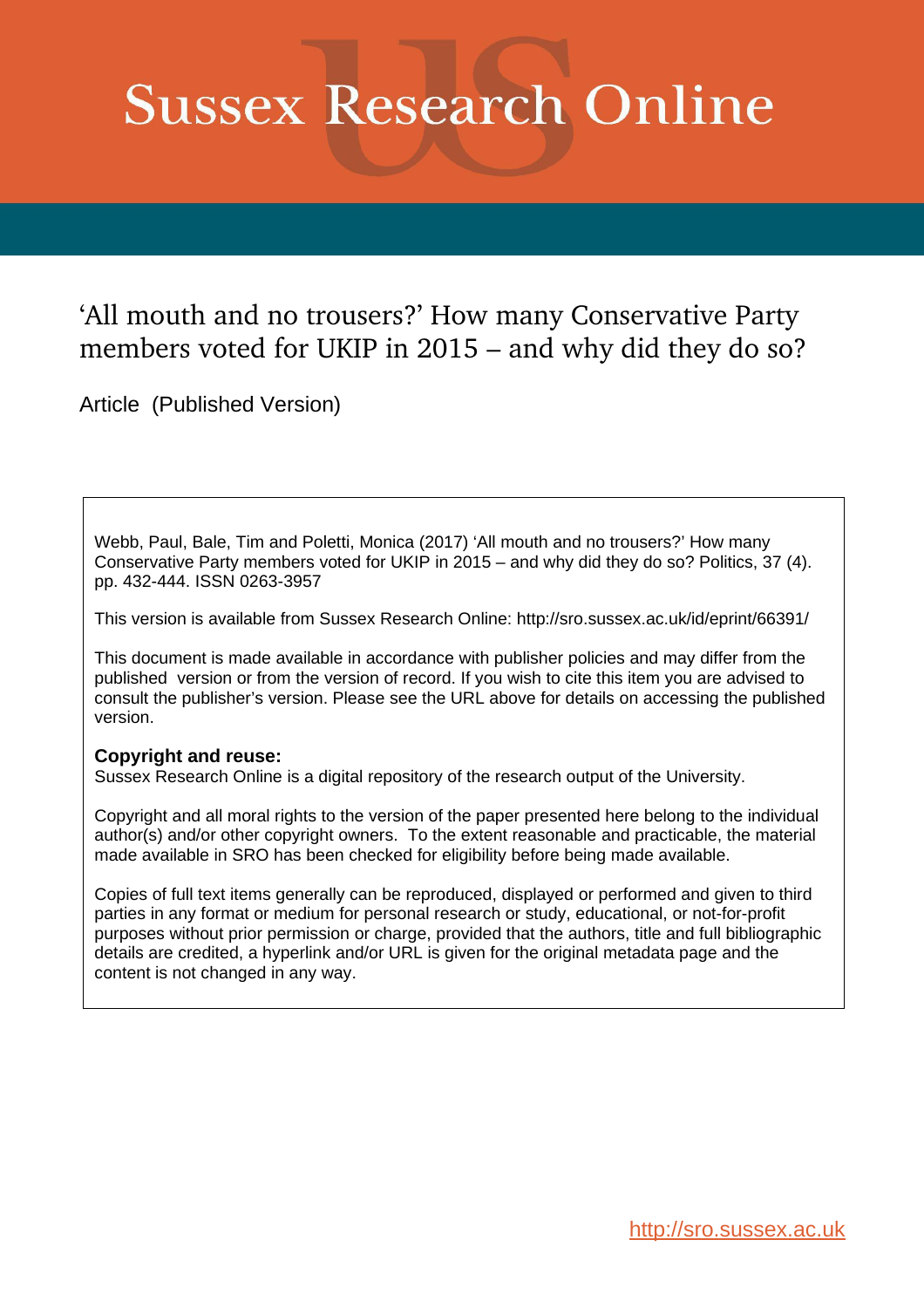*Article*

politics

# **'All mouth and no trousers?' How many Conservative Party members voted for UKIP in 2015 – and why did they do so?**

Politics  $1 - 13$ © The Author(s) 2017



Reprints and permissions: [sagepub.co.uk/journalsPermissions.nav](https://uk.sagepub.com/en-gb/journals-permissions) [DOI: 10.1177/0263395717697344](http://doi.org/10.1177/0263395717697344) [journals.sagepub.com/home/pol](https://journals.sagepub.com/home/pol)



**Paul Webb** University of Sussex, UK

# **Tim Bale and Monica Poletti**

Queen Mary University of London, UK

#### **Abstract**

A survey of ordinary members of the United Kingdom's Conservative Party carried out in 2013 revealed that nearly 30% of them would seriously consider voting for the country's radical right wing populist party (United Kingdom Independence Party (UKIP)). However, we show that at the general election in 2015, only a very small proportion of them – around 5% of Tory grassroots members – actually did so, driven it seems mainly by alienation from the leadership and David Cameron in particular, as well as, perhaps, by concerns about the Conservative-led government's austerity policies. However, those party members who did eventually vote for UKIP were still much more likely to have expressed a propensity to vote for it in 2013 than those who did not. Since the Conservative Party has not experienced the same increase in membership as some of its competitors, and since members are an important part of parties' electoral campaigning, they should avoid alienating those members they do have – something of which Theresa May appears to be aware.

#### **Keywords**

Conservative Party, party members, party membership, propensity to vote, UKIP

Received: 9th August 2016; Revised version received: 4th January 2017; Accepted: 16th January 2017

The 2015 general election saw the United Kingdom Independence Party (UKIP), then led by Nigel Farage, win over 4million votes, although that impressive total secured it only one seat in the Commons – that of Douglas Carswell, the MP for Clacton in Essex who had defected from the Tories to UKIP just 7months previously. Carswell, of course, was

**Corresponding author:** Tim Bale, School of Politics and International Relations, Queen Mary University of London, Mile End Road, London E1 4NS, UK. Email: [t.bale@qmul.ac.uk](mailto:t.bale@qmul.ac.uk)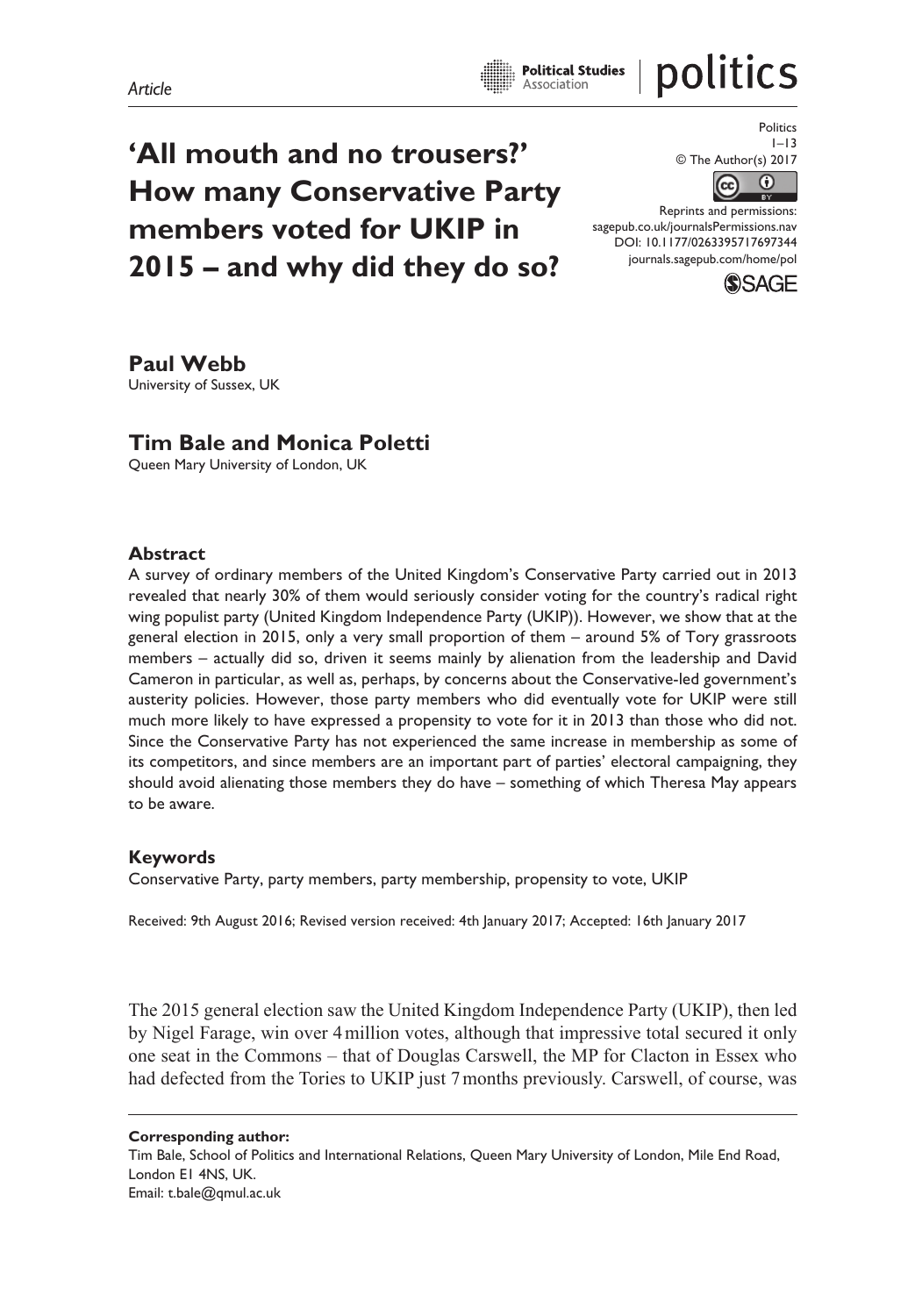not the only Conservative to have jumped ship. The most high profile may have been Mark Reckless, MP for Rochester and Strood in Kent, who joined UKIP in the following month, but there had already been lower level defections at local council level, as well as tales of grassroots Tories either leaving their party to join Farage's 'People's Army' or at least backing it at the ballot box in what for Conservative Campaign Headquarters (CCHQ) were worrying numbers – especially in the wake of UKIP finishing first on 27% of the vote in elections to the European Parliament in May 2014. This anecdotal evidence was reinforced by an academic, survey-based study of Conservative Party members carried out in the summer of 2013, which suggested that well over a quarter of them were seriously considering voting for UKIP (Webb and Bale, 2014). More precisely, the study found 28.9% of grassroots Tories surveyed scored UKIP between 7 and 10 on a standard 10-point 'propensity to vote' (PTV) scale running from 0 (never) to 10 (very likely).<sup>1</sup> Significantly, this was *after*, not before, Conservative Prime Minister David Cameron made his 'Bloomberg speech' in January 2013 in which he promised the country an in-out referendum on the United Kingdom's membership of the European Union (EU) – a promise made at least partly in response to concerns that, unless it were made, his party risked losing support to UKIP and becoming unmanageable, both at Westminster and out in the country (Bale, 2016; Seldon and Snowdon, 2016).

For Cameron, at least, that promise proved a fateful one: on 24 June 2016, in the immediate wake of the defeat of his campaign to persuade voters to keep the country in the EU, he announced his intention to step down as Tory leader and Prime Minister. But for the Conservative Party, the promise to hold a referendum may have been a wise move – at least in electoral and organisational terms. True, government whips at Westminster could rarely afford to relax completely after the Bloomberg speech as Conservative Eurosceptics put parliamentary pressure on Cameron to firm up his referendum pledge. But the party in the country held together (at least until the election) and (along with some well-targeted spending, a poorly regarded opposition, surging Scottish nationalism, an economic recovery, and a Liberal Democrat collapse) helped the Tories to win an unexpected overall majority in May 2015. This occurred notwithstanding the fact that UKIP – the populist insurgency that initially looked like it would hurt them much more than it would hurt Labour – did so well (Clarke et al., 2016; Cowley and Kavanagh, 2015; Geddes and Tonge, 2015; Mellon and Evans, 2016). That was at least partly because, as we go on to show, only a minority even of those ordinary Conservative Party members who were sorely tempted to switch to UKIP eventually succumbed to its charms.

Survey research on party members is a growing, international field, with a European network of scholars coordinated by the MAPP (Members and Activists of Political Parties) project, hosted by the Université Libre de Bruxelles and convened by one of the authors of a recent edited volume on the subject (see Van Haute and Gauja, 2017).2 But the pioneering studies were carried out in the United Kingdom by Patrick Seyd and Paul Whiteley and their various collaborators. Indeed, one of the earliest studies, which focused primarily on trying to understand what led people to join the organisation, was of the Conservative Party (Whiteley et al., 1994). Hopes that follow-up surveys could be conducted foundered on the reluctance of the party to co-operate until, with the advent of a commercial pollster who had assembled an internet panel of sufficient size to enable researchers to survey the requisite number of respondents, work was able to begin again without the need to involve the party directly – an approach which led to a study which focused on members' attitudes to the role of women among Tory members (Childs and Webb, 2011). The same approach was used more recently to study Conservative Party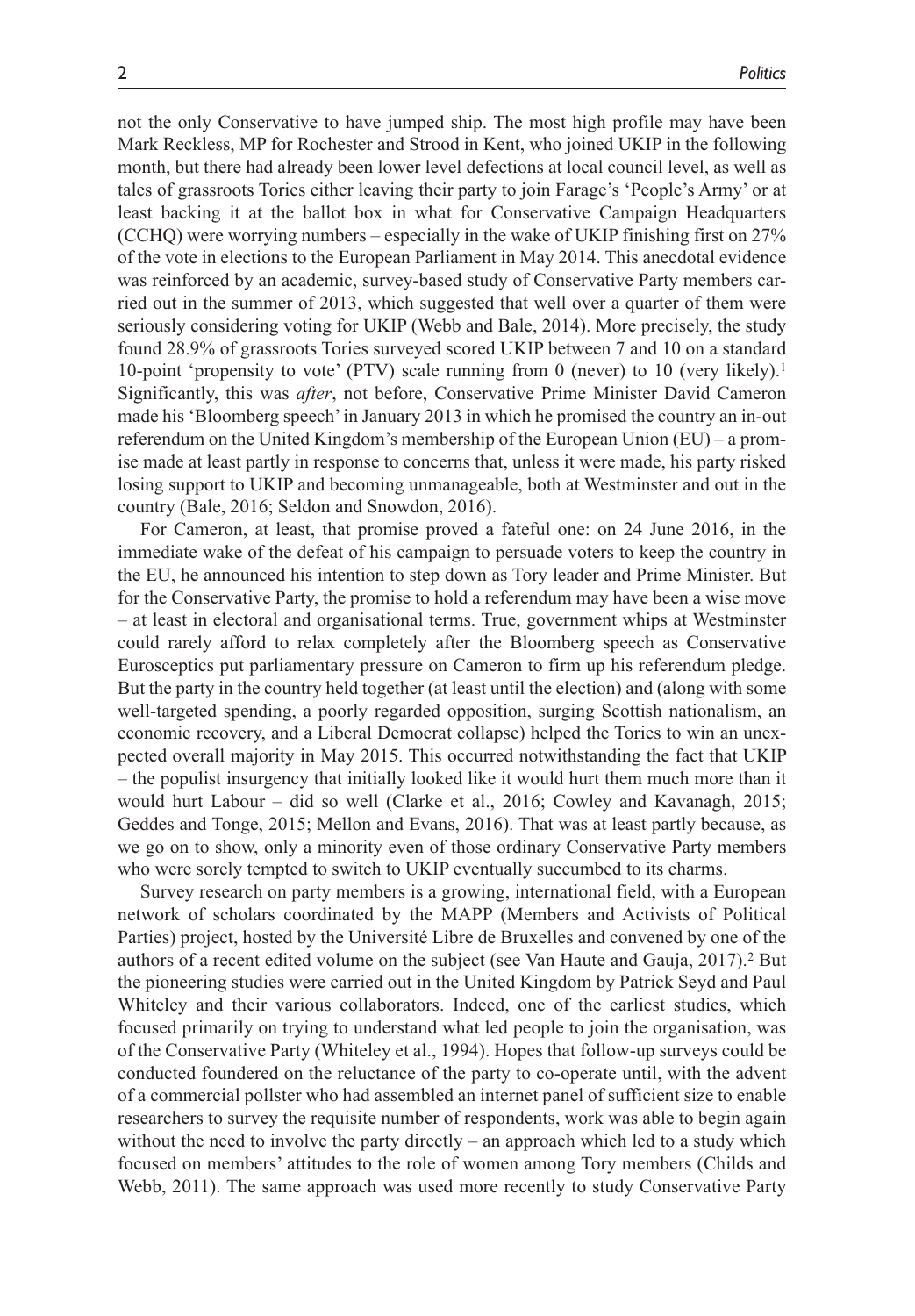members' attitudes to coalition (Bale and Webb, 2016) and the probability that some of them would support UKIP rather than their own party in 2015 (Webb and Bale, 2014) – a study which not only revealed (as we have seen above) that the latter represented a significant minority but also that those members most tempted to do so were (a) particularly concerned about immigration and Europe, (b) felt under-valued or even disrespected by their own leadership, and (c) regarded that leadership as ideologically more remote from them than UKIP.

One of the advantages of commissioning that commercial pollster to conduct a survey of party members in the summer of 2013 was that we are now effectively able to revisit our sample in order to compare how those party members were tempted to vote just under 2years from a general election with how they *actually* voted (or at least recalled voting) when the general election was eventually held in the late spring of 2015. Conducting this comparison also allows us to explore what best predicts their decision to do so. Did those ordinary party members who were in effect threatening to vote for another party actually carry out that threat? Or did most of them stick with their party when it came to the crunch? And what was the difference between those who did and those who didn't? Clearly any such defections at the ballot box can have had only the most marginal effect – at least in terms of members' individual votes – even in constituencies where the race between the parties was closest. But they are nonetheless of considerable interest to scholars of political parties and their members: the latter are, after all, generally supposed to be both a source of guaranteed votes and act as 'ambassadors to the community' boosting support for the party among rather less engaged citizens (Scarrow, 1996: 43).

## **Data and method**

YouGov conducted an Internet survey of 852 Conservative Party members between 31 May and 11 June 2013 and were then able to return to the sample post-election to find out how these respondents actually voted. Note that, because this is not a random probability sample one cannot, strictly speaking, compute a margin of error for our data but given the size of our sample and the estimated membership of the Conservative Party, a standard calculator would put it at around 4% (with a 95% confidence level). Note, too, that the data are not weighted in any way. We decided to work with the raw data for two reasons: first, there are no known population parameters that could be used for the Conservative Party membership's demographic profile; second, a previous YouGov survey of the party's members conducted at the time of the leadership election in December 2005 produced an extremely accurate prediction of the final result on the basis of raw data (i.e. to within 1 percentage point of the actual result).<sup>3</sup> Attempts to weight that data on that occasion made no appreciable difference to the outcome. In this respect, we follow previous practice regarding recent academic surveys of the Conservative Party membership (see Childs and Webb, 2012; Webb and Bale, 2014). Note too that previous research suggests that in the United Kingdom results from national internet samples compare well with probability samples (Sanders et al., 2007). Drawing on this dataset, we compare members' declared PTV for UKIP at the next general election to their actual, self-reported vote in 2015. We first look at the extent to which those who seemed most likely to vote for UKIP in 2013 actually turned out to vote for the party in 2015. We then look at whether those who voted Conservative and those who voted UKIP present significant differences in demographic and ideological characteristics. Finally, we model the choice to vote UKIP as opposed to Conservative with three binary logistic regressions. It is of course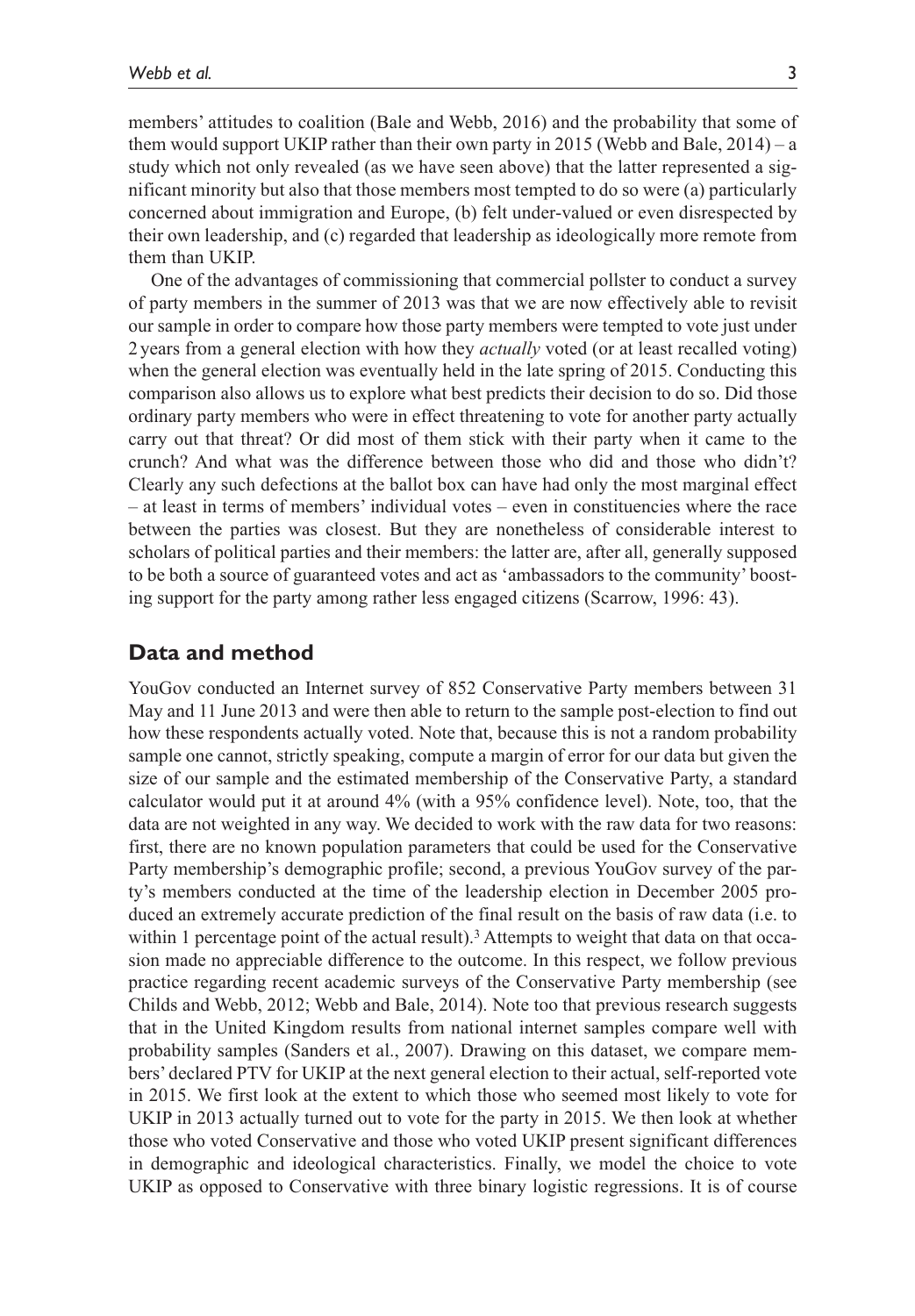| Voted for        | Likelihood to vote UKIP $(0-10 \text{ scale})$        |         |                                       |     |
|------------------|-------------------------------------------------------|---------|---------------------------------------|-----|
|                  | $0 - 3$<br>Unlikely to vote UKIP Possible UKIP voters | $4 - 6$ | $7 - 10$<br><b>Likely UKIP voters</b> |     |
|                  |                                                       |         |                                       |     |
| Labour           | 0.6                                                   | 0.7     | 1.2                                   | 0.8 |
| Liberal Democrat | $\overline{1.3}$                                      | 0       | 0.6                                   | 0.8 |
| <b>SNP</b>       | 0.3                                                   | 0       | 0                                     | 0.2 |
| <b>UKIP</b>      | 0.9                                                   | 0.7     | 16.2                                  | 5.0 |
| Green            | 0                                                     | 0.7     | 0                                     | 0.2 |
| Other            | 0.6                                                   | 0       | 0.6                                   | 0.5 |
| Total            | 100                                                   | 100     | 100                                   | 100 |
| N                | 319                                                   | 144     | 173                                   | 636 |

**Table 1.** Declared likelihood to vote for UKIP 2013 and actual vote 2015.

UKIP: United Kingdom Independence Party.

Cramer's V=0.234 (p<0.001), n=636.

only right to express a degree of caution in interpreting our findings because of the low N of UKIP-inclined Tory party members on which part of our analysis is inevitably based. It is worth noting, however, that the percentage of Conservative Party members who voted for UKIP in our dataset is similar to that found among both Conservative Party members and strong supporters in the British Election Study (BES) internet panel dataset and that our findings are encouragingly consistent with those on the attitudinal drivers of UKIP voters in the electorate more generally (Ford and Goodwin, 2014).4

## **Results**

The first thing to note is that the individuals who comprised the sample of Conservative Party members in 2013 proved overwhelmingly likely to have actually voted in 2015; some 99% reported having done so and there was almost no difference in participation rates between those who voted for Conservative candidates and those who eventually voted for candidates from other parties.<sup>5</sup>

Of greater interest is the question of which party Tory grassroots members actually voted for in 2015. Table 1 reports the results and does reveal an effect of some interest. There is no denying that, when it came to the crunch, Conservative Party members proved overwhelmingly loyal to their party, with 93% voting for Tory candidates in 2015. However, it is also quite clear that those party members most likely to indicate that they might opt for UKIP in 2013 were indeed the members most likely to actually vote for Nigel Farage's party in 2015. Of those who scored 0−3 on the 'likelihood to vote UKIP' scale in 2013, just 3 (0.9%) actually voted UKIP in 2015. Of those who scored 4−6, only 1 (0.7%) voted UKIP. But of those who scored 7−10, some 16.2% (28) voted UKIP.

One way of looking at this is to conclude that the Tories did well overall at holding on to the electoral support of their members. On the other hand, those in the 7−10 category constituted getting on for 30% of the membership sample, so constitute a non-trivial number. A comparison between Conservative members and voters certainly confirms as much. Overall, about 5% of our 2013 Tory members voted for UKIP in 2015 (and – interestingly although this is not our focus here − 2.5% for other non-Conservative parties), compared to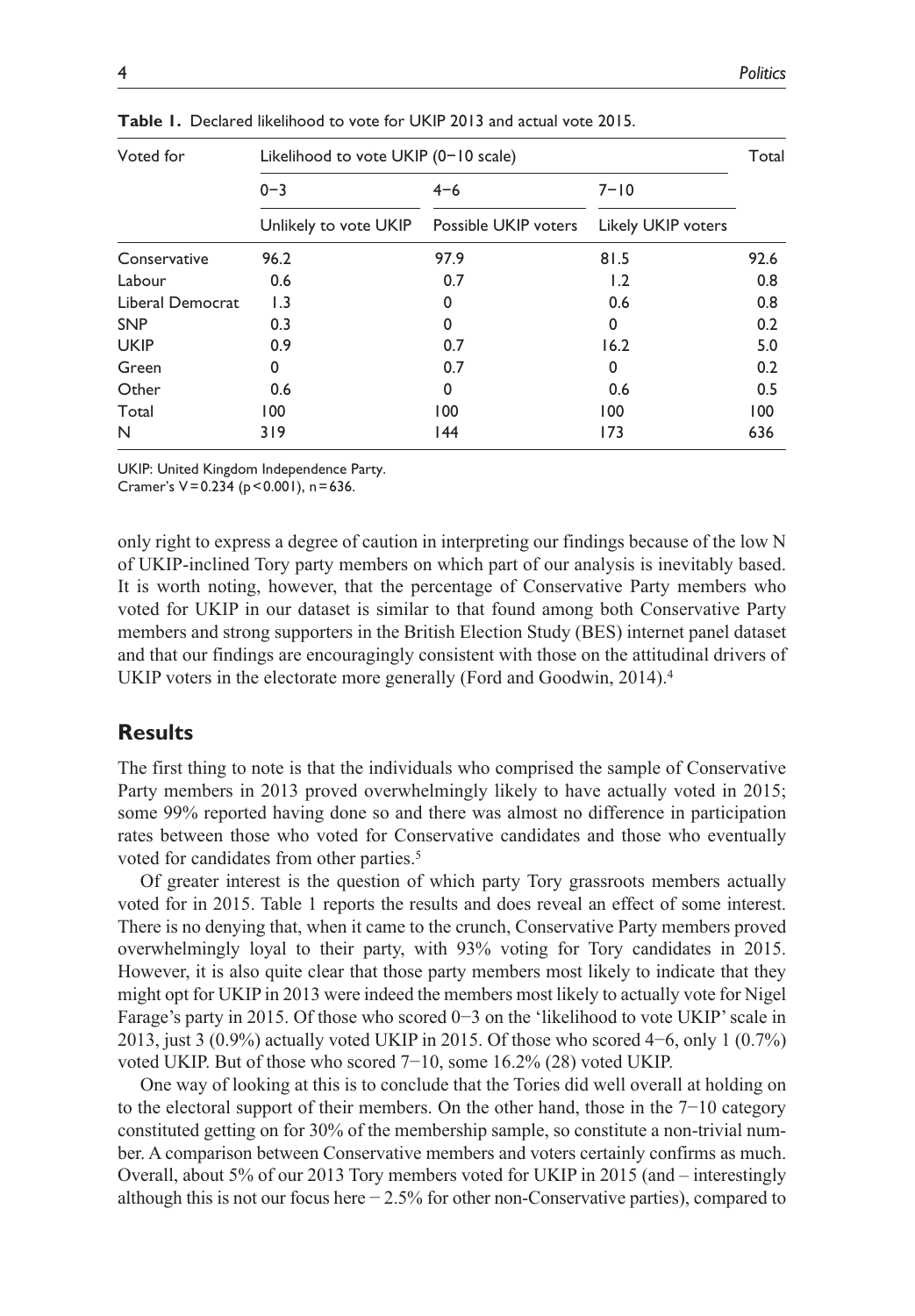4.7% of voters who told the BES they strongly identified with the Conservative Party and 12.1% of those who told the BES they voted Tory in 2010.6 So, being a party member certainly increases the prospect of voter loyalty (unsurprisingly), but it by no means absolutely guarantees it. Translated to the 150,000 members that the Tories claimed to have in 2015, we can infer that about 7300 party members might have defected to UKIP at the polls. We cannot rule out the possibility, of course, that some of this switching might have been down to tactical voting by members who, for example, happened to live in a safe Labour seat. Although the size of this group in our data does not allow us to statistically test the influence of seat marginality, it is unlikely that this would account for the whole of the difference between those in the lower and higher 'likelihood to defect' categories: since, as we go on to show below, we have found that a number of key explanatory variables are significant (and in the expected direction), if tactical voting is an important factor, it is also significantly related to these variables. It therefore seems a reasonable inference that a significant number of those most attracted to UKIP ended up voting for Nigel Farage's party for non-tactical reasons.

So what might these reasons be? In a previous paper, Webb and Bale (2014), pointed to a number of factors that were associated with a Conservative party member expressing the possibility that he or she might vote for UKIP. Most prominent were general ideological orientations (in both left–right and social liberalism/authoritarianism terms), hostility to the EU and immigration, and a sense of alienation from the party leadership. Have these factors been important in moving the minority of members who actually voted for UKIP? Table 2 provides some insights, showing when differences between groups are statistically significant. Compared to Tory members who stayed loyal to their party at the polls in 2015, those who voted for UKIP were significantly more likely to be male and from a lower socio-economic class. They are also slightly younger and less likely to be educated to graduate level, though not significantly so. In terms of general ideological orientation, Tory members who voted for UKIP are (arguably like UKIP itself) significantly less right-wing – relatively speaking at least – on the traditional left– right dimension, covering matters like the distribution and ownership of wealth and business and workers. But they are no different from their fellow Tory members in terms of their social or cultural conservatism, namely, their attitudes on matters such as respect for traditional values, authority and the law, stiffer sentences for wrong-doing, and the need for censorship.7 They also see themselves as significantly further away from their then leader, David Cameron, in left–right terms (in both directions) than those who voted Tory, and somewhat less distant from UKIP, though not significantly so.

In terms of the current issue and leadership evaluations which might impact voting behaviour in this context, we can see that attitude to non-EU immigration does not significantly differentiate the two groups of party members, but several others do. First, feelings about the EU are an evident point of difference, with significantly more of the Conservative Party members who plumped for UKIP indicating that they would vote for British withdrawal from the EU immediately or, indeed, even after re-negotiation. Second, they are also significantly less likely to feel that David Cameron is doing a good job as prime minister, or that the party leadership really respects the membership. Third, there is even a hint (although with a lower level of significance) that they are more opposed to gay marriage than those members who did not vote for UKIP. What happens when we examine the impact of these factors in a multivariate model?

Table 3 reports the results of three binary logistic regressions, with UKIP versus Conservative voting preference as the dependent variable.<sup>8</sup> In order to correct for the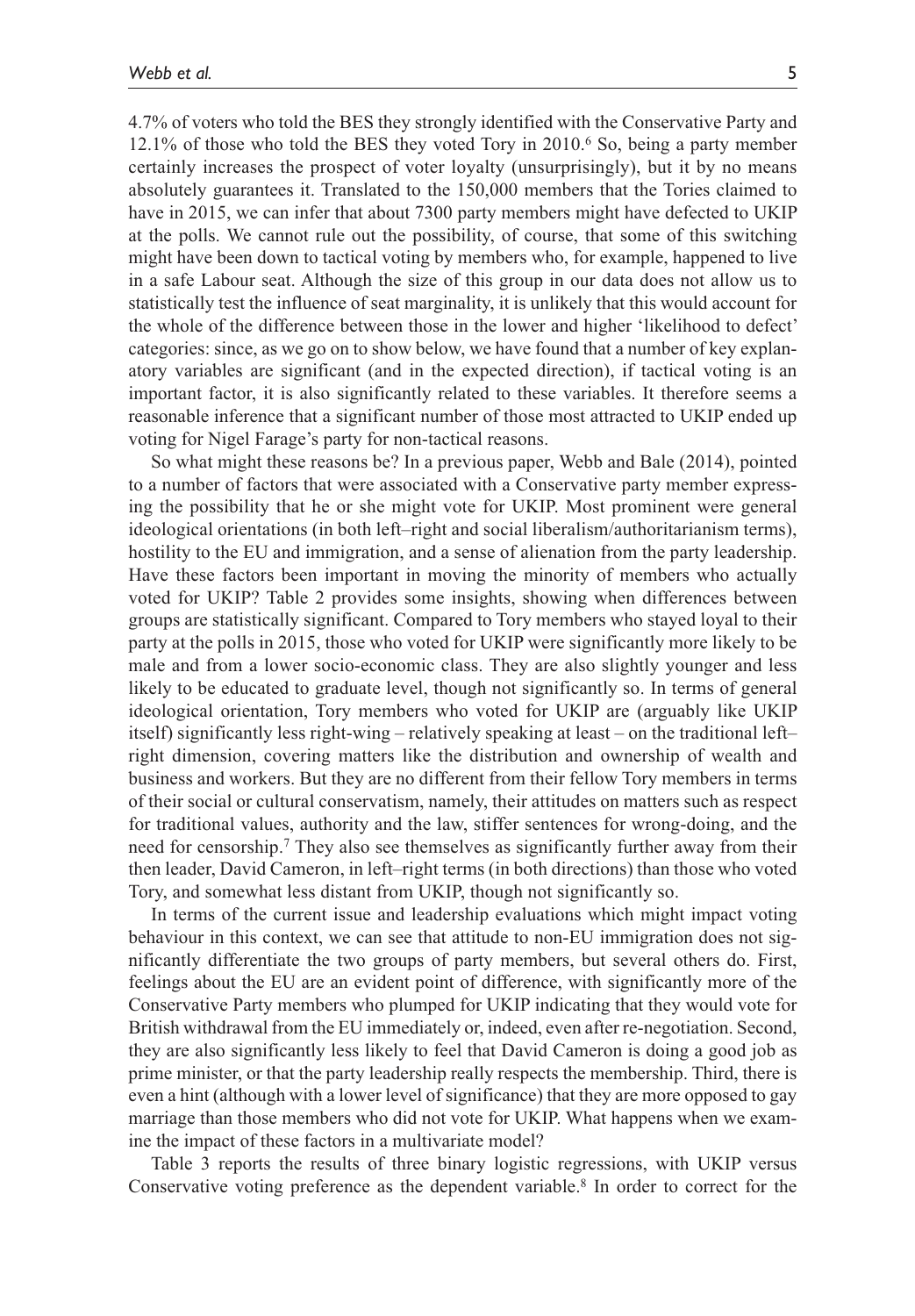|                                                       | <b>Voted Conservative</b> | Voted UKIP<br>$(N = 32)$ | Sig.<br>difference |
|-------------------------------------------------------|---------------------------|--------------------------|--------------------|
|                                                       | $(N = 598)$               |                          |                    |
| Demographic factors                                   |                           |                          |                    |
| Average age (to nearest complete year)                | 60                        | 57                       |                    |
| Social grade ABC1 (%)                                 | 84.1                      | 68.7                     | $*$                |
| Graduates (%)                                         | 62.3                      | 56.3                     |                    |
| Males (%)                                             | 67.7                      | 84.4                     | $\ast$             |
| Location on                                           |                           |                          |                    |
| Left-right scale $(5-25)$                             | 18.0                      | 14.4                     | $**$               |
| Liberty-authority scale $(6-30)$                      | 12.9                      | 12.7                     |                    |
| Perception of                                         |                           |                          |                    |
| LR gap from Cameron (in either<br>direction) $(0-10)$ | 1.77                      | 3.59                     | $*$                |
| LR gap from UKIP (in either direction)<br>$(0 - 10)$  | 1.98                      | 1.69                     |                    |
| Supporting or agreeing with/that (%)                  |                           |                          |                    |
| Cameron is doing well as Prime Minister               | 79.3                      | 50.0                     | $*$                |
| EU withdrawal today                                   | 69.6                      | 93.8                     | **                 |
| EU withdrawal after re-negotiation                    | 34.6                      | 65.6                     | $*$                |
| Reduced immigration from non-EU<br>countries          | 89.8                      | 90.7                     |                    |
| No gay marriage legislation                           | 58.9                      | 75.0                     | $\ast$             |
| Leadership lacks respect for members                  | 49.9                      | 87.5                     | **                 |

**Table 2.** Differences between Tory members who voted Conservative and those who voted UKIP in 2015.

UKIP: United Kingdom Independence Party; LR: left–right; EU: European Union.

Figures are means for continuous variables (t-test group difference) and percentages for categorical variables (chi-square group difference).  $p < 0.1$ , \*p $< 0.05$ , \*\*p $< 0.01$ , and \*\*p $< 0.001$  for between-group differences. Left–right scale runs from 5 (left) to 25 (right); Liberty-authority scale runs from 6 (social authoritarian) to 30 (social liberal); Left–right Cameron gap and left–right UKIP gap are scales measuring the absolute distance (i.e. both to the right and to the left) between the left–right self-positioning of the respondent and the positon on the same scale attributed by the respondent to Cameron or to UKIP. They run from 0 (no LR distance) to 10 (maximum LR distance).

potential bias that can be introduced into the models when there is a small number of cases on the rarer of the two outcomes – which, in this instance, is voting for UKIP  $(N=32)$  rather than the Conservatives  $(N=598)$  – logistic regression models are run using the bias-correction method proposed by King and Zeng (2001), implemented in the Stata command *relogit.*9 Model 1 consists of demographics only, while Model 2 adds in general ideological orientations, and Model 3 augments this with various issue and leadership evaluations that might be relevant (the full model). The only demographic variables reported in Model 1 that show any significant effects are class and gender. Social grade 'AB' members (i.e. professionals and managers) are significantly less likely to vote UKIP than social grade 'DE' members (i.e. semi-skilled, unskilled, and casual manual workers), while men are significantly more likely than women to do so. Education and age make no difference. When the ideological scales are added into the equation (Model 2), social class and gender retain their significance, although only at the 10% level; in addition, we see that left–right orientation matters, but liberty-authority does not; that is, the more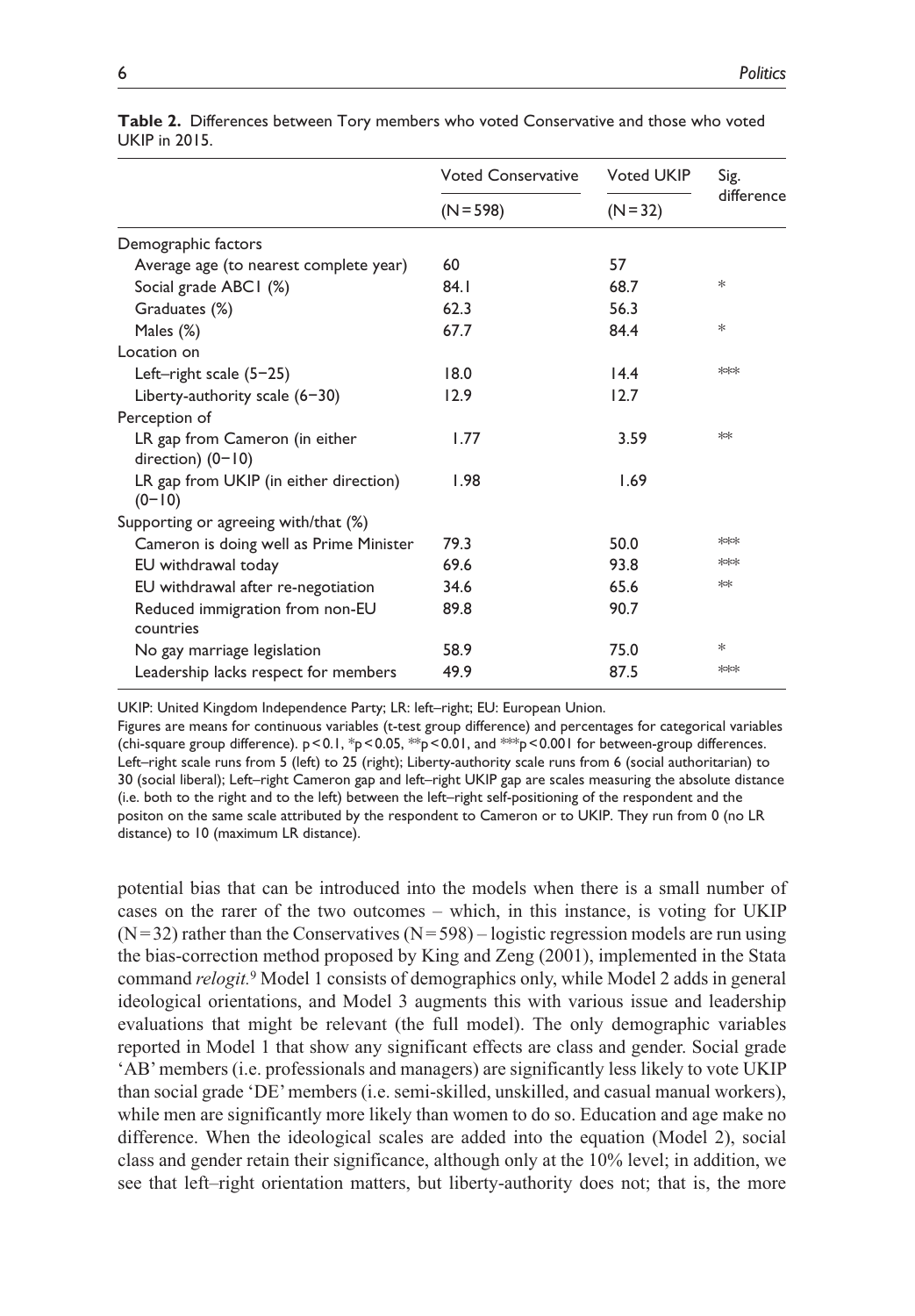| Independent variable                          | Model I    | Model 2               | Model 3    |
|-----------------------------------------------|------------|-----------------------|------------|
| Age                                           | $-0.004$   | $-0.001$              | 0.011      |
| Social grade (reference category: DE)         |            |                       |            |
| AB                                            | $-1.434**$ | $-1.128$ <sup>a</sup> | $-0.968$   |
| C1                                            | $-0.734$   | $-0.299$              | $-0.347$   |
| C <sub>2</sub>                                | $-0.703$   | $-0.558$              | $-0.698$   |
| Sex (reference category: female)              | $1.102*$   | 1.083a                | 0.676      |
| Education (reference category: graduate)      |            |                       |            |
| No qualifications                             | $-0.401$   | $-0.426$              | 0.152      |
| Sub-graduate qualifications                   | 0.172      | $-0.233$              | $-0.062$   |
| Left-right scale $(5-25)$                     |            | $-0.149**$            | $-0.142**$ |
| Liberty-authority scale (6-30)                |            | $-0.007$              | 0.086      |
| Cameron LR gap (in either direction) $(0-10)$ |            |                       | $0.262**$  |
| UKIP LR gap (in either direction) $(0-10)$    |            |                       | 0.032      |
| EU Referendum (ref: remain)                   |            |                       | $-1.211$   |
| Support limits to immigration $(1-5)$         |            |                       | 0.057      |
| Support gay marriage (1-5)                    |            |                       | 0.049      |
| Respect for members $(1-5)$                   |            |                       | $-0.552*$  |
| Model Nagelkerke R <sup>2</sup>               | 0.07       | 0.14                  | 0.29       |
| N                                             | 616        | 588                   | 536        |
|                                               |            |                       |            |

**Table 3.** Modelling vote for UKIP versus vote for Conservatives, 2015.

UKIP: United Kingdom Independence Party; LR: left–right; EU: European Union.

Figures are logistic regression coefficients run with bias-correction method proposed by King and Zeng (2001) (Stata command: relogit). 4p<0.1, \*p<0.05; \*\* p<0.01; \*\*p<0.01. Nagelkerke R<sup>2</sup> calculated on standard logistic regression (see Appendix 1).

Dependent variable=voted UKIP (1) as opposed to voted Conservative. Broad ideological predispositions: Left–right scale (scale runs from 5 (left) to 25 (right)); Liberty-authority scale (scale runs from 6 (social authoritarian) to 30 (social liberal)); Current issue and leadership evaluations: Left–right Cameron gap and left–right UKIP gap are scales measuring the absolute distance (i.e. both to the right and to the left) between the left–right self-positioning of the respondent and the positon on the same scale attributed by the respondent to Cameron or to UKIP. They run from 0 (no LR distance) to 10 (maximum LR distance). See Note 8 for more details.

(distributionally) left-wing a Conservative member is, the greater the chance that she or he (but more likely he) will vote UKIP.

Finally, once the issue and leadership evaluations are added (Model 3), social class and gender lose their significance, although left–right orientation remains significant. Only two of the issue/leadership evaluations prove significant in the context of this full model: perceived ideological distance from Cameron and perceived respect for members shown by the leadership. The former means that the greater the perceived left–right distance from Cameron (in either direction), the more likely the member is to have voted for UKIP in the general election. The latter means that the less a respondent feels the leadership respects the membership, the more likely he or she is to have voted for UKIP in the general election.

Thus, in the final analysis, only three factors appear to have significantly influenced the decision to vote for UKIP once other considerations are controlled for: being less right-wing on distributional issues, the perception that one is ideologically distant from Cameron, and a sense of being afforded insufficient respect by the leadership. By contrast, the parallel model of likelihood to vote UKIP that was reported in advance of the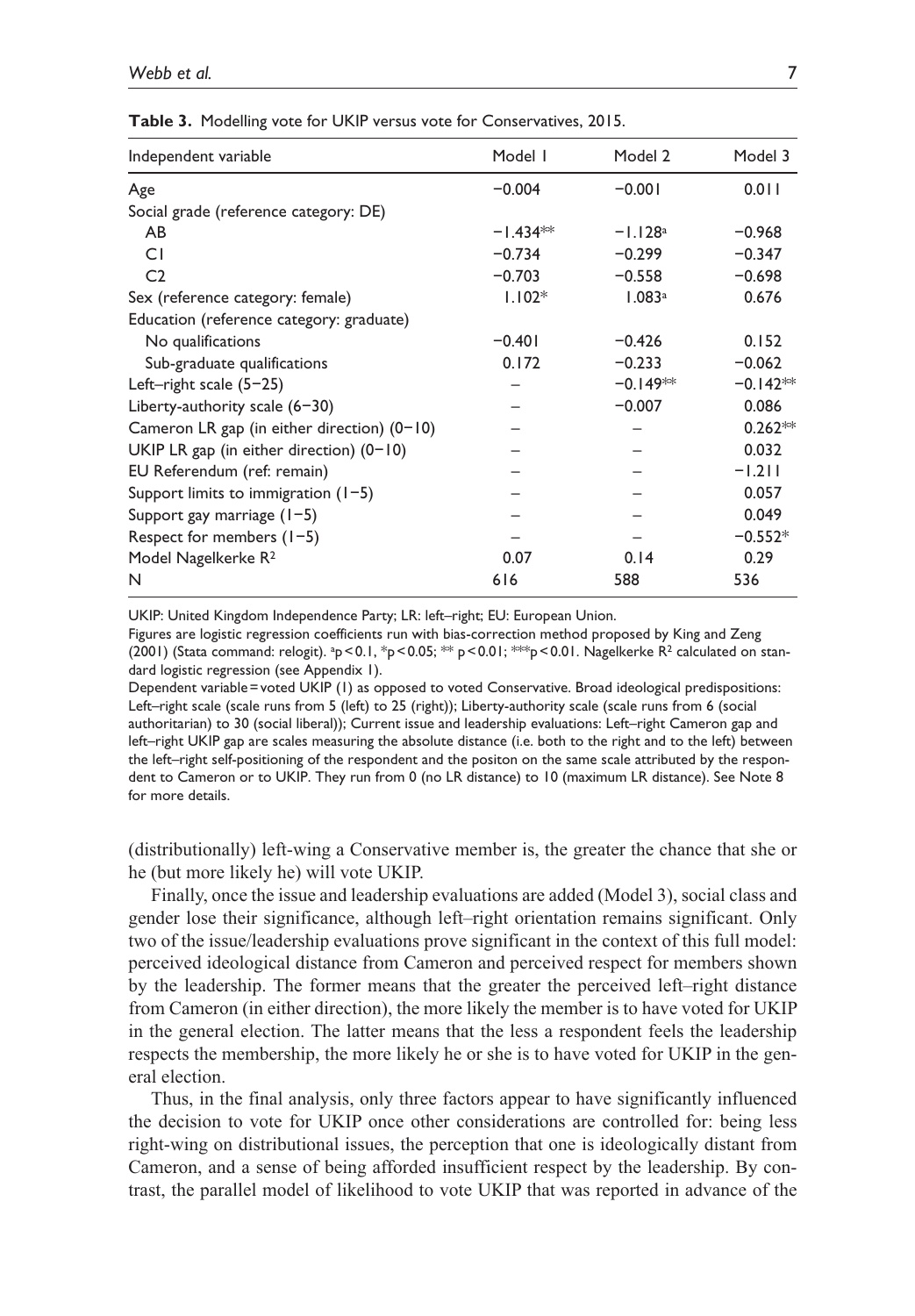general election (Webb and Bale, 2014) also found significant effects for the libertyauthority scale and attitudes to non-EU immigration and the EU referendum. These three effects have been washed out when it comes to actual, as opposed to projected, voting behaviour in the general election.

Clearly, then, a number of factors rendered Tory members susceptible to the lure of UKIP, but in the event most people remained loyal to their party; those who went the whole way and actually voted for UKIP at the 2015 general election did so because they felt seriously under-valued by the leadership, and because they felt their ideological differences with Cameron were too great. The latter perception may indeed be rooted in the fact that their underlying ideological orientation was not entirely in tune with that of the government. On one hand, in the context of the politics of the 2010−15 period, it may be that this reflects doubts about the government's austerity agenda. Some support for this interpretation is offered by responses to questions about how strongly members supported certain actions by that government: thus, while 82% of those members who voted loyally for the Conservatives strongly supported the attempts to reduce the national debt and public sector deficit, only 56% of those Tory members who voted for UKIP did so, and while 70% of the former strongly supported the government cap on housing benefit payments, only 59% of the latter did. This is broadly consistent with something we know about UKIP voters in general – that, despite the right-wing label routinely attached to the party, its supporters are not notably keen on what some would call neo-liberal policies (Ford and Goodwin, 2014). On the other hand, party members who voted for UKIP do prove to have been more socially conservative than those who stuck with the Conservative Party in 2015. Some confirmation of this interpretation is offered by the difference between the two groups shown in Table 1 with the former group being more Eurosceptic and against gay marriage than the latter group. Thus, UKIP picked up some support from dissatisfied Tories both on the right with its cultural conservatism and on the left by being critical of the coalition government's economic agenda.

## **Conclusion**

In 2013, getting on for 30% of Conservative Party members suggested that they would seriously consider voting for UKIP – a level of disillusion and alienation that, had it continued into 2015, could have represented a loss of valuable campaign effort at the general election of that year, not least because work in progress clearly shows that a party's members are much more likely than its supporters to carry out 'high-intensity' activities like canvassing (Webb et al., 2017). In the event, the proportion of Tory members who actually voted for UKIP when it came to the crunch appears to have been much smaller, at just 5%. Many, in other words, might have been tempted by the fruit of another, but when it came to it most decided not to take a bite. That said, those members who did 'defect' were considerably more likely to have signalled in 2013 that they might do so than were those members who remained loyal, perhaps reinforcing the contention that PTV scores are a useful indicator for survey researchers. When it came to members' motives for their actions, those who eventually plumped for UKIP were more likely than those who voted Tory to feel that they were a long way away, ideologically speaking, from their party's then-leader, David Cameron. They were also more likely to feel that the leadership had little respect for grassroots members. Those voting for UKIP were also a little less 'right-wing' (in the sense of favouring business and the market over government) on economic issues than their fellow members.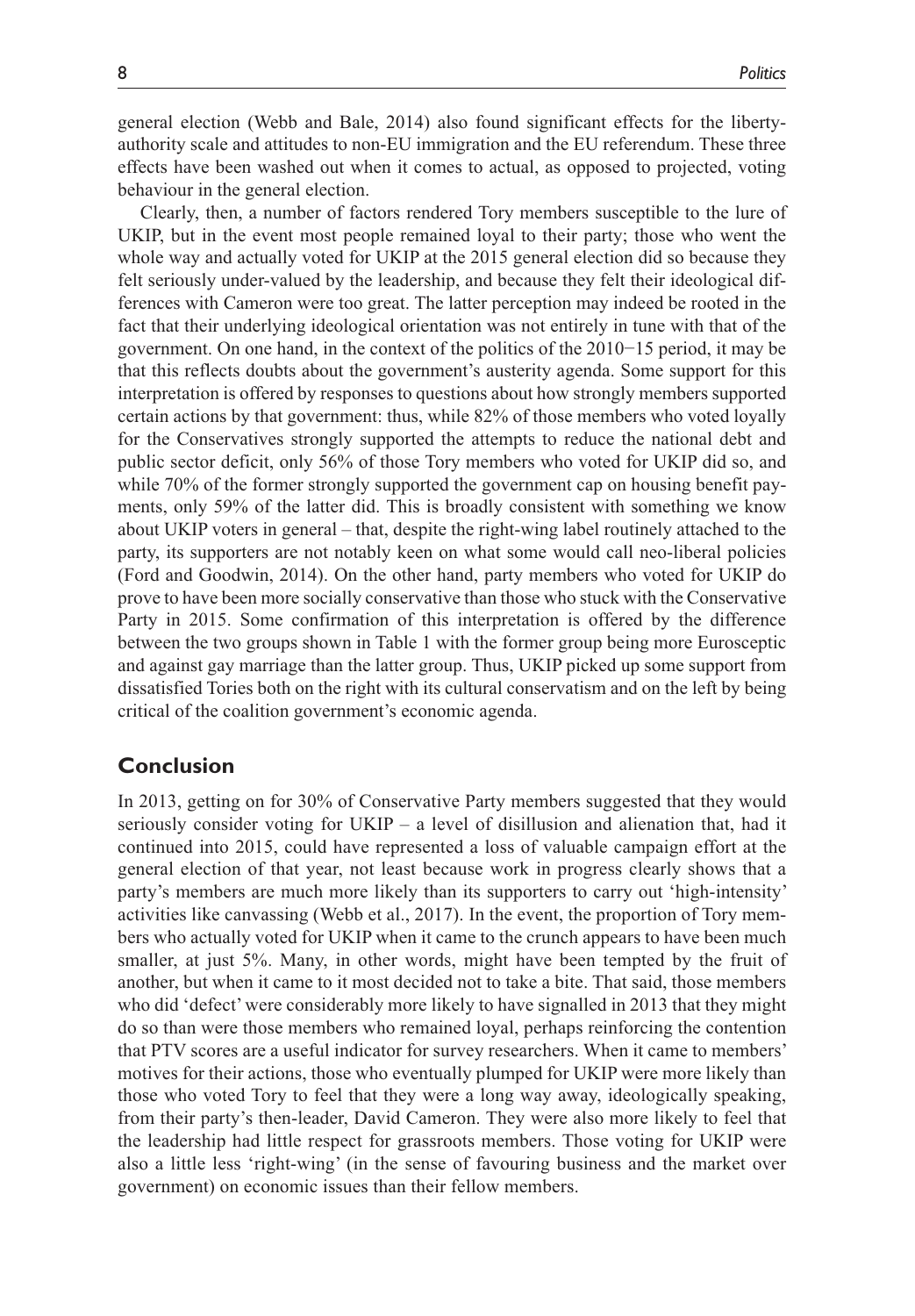Academic observers may have found Cameron's attempt to modernise the Conservative Party from 2005 onwards less than wholehearted or impressive (see Hayton, 2015; Peele and Francis, 2016). Yet that effort nevertheless appears to have alienated a sizeable chunk of his grassroots supporters from Cameron himself. Research suggests that voters more generally 'respond negatively to increasing sociodemographic distance from party leaders' (Cutler, 2002). But it was not the fact that, relative to every other Tory leader since 1965, Cameron enjoyed such a privileged upbringing that saw him run into trouble with at least some of his party's members. Rather, it was the fact that he took it upon himself to embody and drive the changes he claimed the Tories simply had to make, including, most controversially perhaps, equal marriage (Bale, 2016: 236–359). Indeed, the passage of the Marriage (Same Sex Couples) Bill, which passed through the House in 2013 and the remarks made in May 2013, supposedly by someone very close to Cameron, about Tory activists being 'swivel-eyed loons' constituted something of a perfect storm, the impact of which was still being felt (at least by some grassroots Tories) 2 years later. The same, of course, could be said for austerity and the marked failure of the coalition government to live up to its repeated promises to do something about what many (including many ordinary Conservatives) saw as the excessive rewards beginning to flow again to the very same business people whose earlier recklessness had, at least in part, made that austerity necessary in the first place.

Turning around the telescope, our research suggests not only that party members are much more likely to turn out to vote than non-members but that they are, as one would expect, overwhelmingly likely to vote for the party to which they belong. Although far more members than one might think are apparently willing to consider voting for other parties, most of them do not end up doing so. Whether hints that they *might* do so reflect genuine indecision, temporary dissatisfaction, a desire to signal to the party's leadership that something has to change, or, indeed, a mix of all three motives remains a moot point.10 However, given how low (although not negligible) the risk that members who suggest they might vote for other parties will actually do so, their leaders should probably trouble themselves less about that and more about ensuring that they maintain their membership levels. While the latter is not something that a number of UK parties, in stunning contrast to their European counterparts, would appear to need to worry about right now, they need to remind themselves that the surges they have experienced in recent years may turn out to be temporary. If that is the case, then the Conservative Party, whose post-Brexit bounce has been much less marked than the post-Scottish Independence Referendum and Corbyn booms experienced by the SNP and by Labour, will need to think even harder than its competitors about how to respond. Given how many of its current members have thought seriously about UKIP, Theresa May's fairly transparent attempt to airbrush David Cameron out of Tory history and colonise some of Nigel Farage's territory may be a very smart move.

#### **Acknowledgements**

The authors would like to thank staff at YouGov (including Joe Twyman, Anthony Wells, Laurence Janta-Lipinski, and Chris Curtis) and the British Election Survey (BES).

#### **Funding**

The author(s) disclosed receipt of the following financial support for the research, authorship, and/or publication of this article: Funding for this research was provided by the Economic and Social Research Council (Award ES/M007437/1).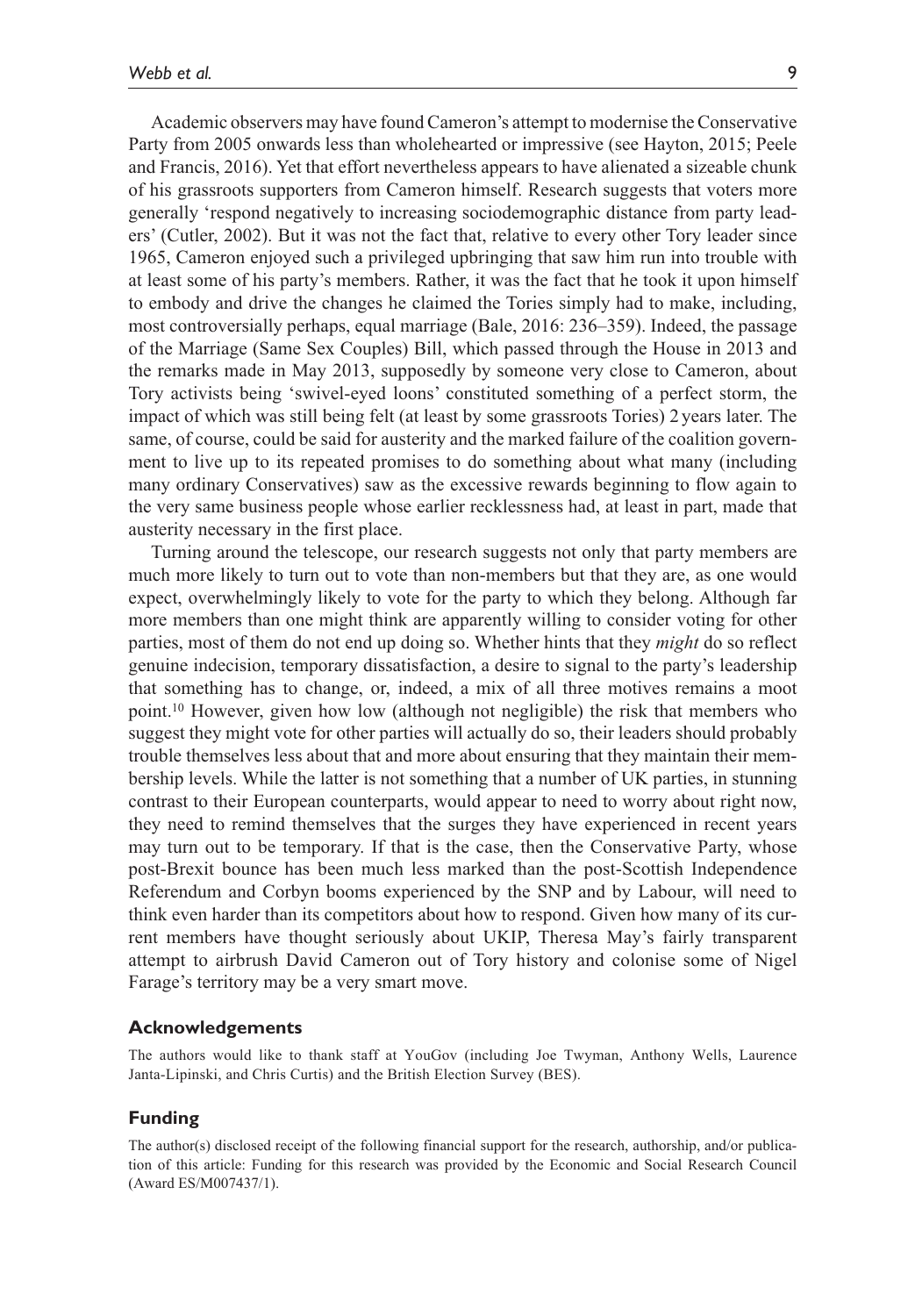#### **Notes**

- 1. Survey researchers who feel that obliging respondents to make a 'forced' (or *ipsative*) choice between parties will obscure some of the subtleties of their preferences can present them (either instead of, or in addition to, asking them who they would vote for 'if there were an election tomorrow') with a list of parties and ask them about the likelihood that they would ever vote for each of them. This has the advantage of giving a score to all parties, and not just to the preferred party, allowing researchers to explore how close the competition between parties really is. This 'propensity to vote' (PTV) score has not only been widely used by commercial and academic survey researchers in recent years but has also generated a useful academic literature. Some of it is methodological, in the sense of arguing for the merits of the technique: see Van der Eijk et al. (2006) and Van der Eijk and Marsh (2007) as well as De Angelis and Garzia (2013). Some of it is substantive, in the sense of using it to conduct debates about contemporary elections and voters' choices: see Vegetti et al. (2013) on Italy, Wall, Krouwel, and Vitiello (2014) on the Netherlands, and Mellon and Evans (2016) on Great Britain, who use the fact that, as revealed by PTV scores, 45% of Conservative supporters have United Kingdom Independence Party (UKIP) as a second preference, compared to just 19% of Labour supporters, in order to argue against the idea that the United Kingdom's populist radical right party does as much (if not more) electoral damage, to the centre-left as the centre-right.
- 2. For more information on MAPP (Members and Activists of Political Parties) (which also very conveniently collates all publications on party members as they appear), see its website [http://www.projectmapp.](http://www.projectmapp.eu/) [eu/](http://www.projectmapp.eu/)
- 3. Indeed, YouGov polls achieved similar accuracy in respect of the Labour leadership elections of 2015 and 2016.
- 4. This is similar, incidentally, to the 3% of Conservative Party members identified in the British Election Study Internet panel waves 1.0 and 6.0, who voted for UKIP. That panel contained a core-weighted sample of 138 Conservative Party members – smaller than the number in our specific survey and too small a number on which to carry out any useful analysis.
- 5. The 99% figure is almost bound to include some over-reporting if party members are anything like ordinary voters. In 2010, according to Whiteley (2016: 17), 'about 10 per cent [of ordinary voters] claimed to have voted but did not, and 1.5 per cent claimed not to have voted when in fact they did'. Of the very small number who did not turn out at the polls, almost all were in the category that was most favourable to UKIP in 2013: that is, 60% scored '7−10' on the PTV 'likelihood to vote UKIP at the next general election' scale. This suggests that one way in which disaffected Tories might have acted was to abstain from voting rather than to defect to UKIP (or any other party). However, the numbers are too small (just five respondents) to infer this with any degree of confidence.
- 6. These figures are derived from analysis of the fully weighted British Election Study Internet panel, waves 1.0 and 6.0.
- 7. The data have a detailed series of questions designed to measure how left or right-wing people are on matters of distributional politics and another series of questions designed to tap how culturally liberal or authoritarian they are. Responses to these questions can be combined to form well-established additive scales that give a much more valid and reliable measure of respondents' ideological characteristics (Heath et al., 1994). The individual items on which these scales are based are as follows: *Left–right (LR) scale indicators*: Please tell us whether you agree or disagree with the following statements: Government should redistribute income from the better-off to those who are less well off; Big business benefits owners at the expense of workers; Ordinary people do not get their fair share of the nation's wealth; There is one law for the rich and one for the poor; Management will always try to get the better of employees if it gets the chance. *Liberty-authority scale indicators*: Young people today don't have enough respect for traditional values; People who break the law should be given stiffer sentences; For some crimes the death penalty is the most appropriate sentence; Schools should teach children to obey authority; The law should always be obeyed, even if a particular law is wrong; Censorship of films and magazines is necessary to uphold moral standards. Respondents could select from the following options in answering each of these questions: (1) Strongly agree; (2) Tend to agree; (3) Neither agree nor disagree; (4) Tend to disagree; (5) Strongly disagree; (6) Don't know. Don't knows are excluded from the analysis, and all LR item responses are coded so that 1 is the most left-wing option, and 5 the most-right-wing option (final scale range is 5−25), while all liberty-authority item responses are coded so that 1 is the most socially or culturally authoritarian option and 5 the most socially or culturally liberal option (final scale range is 6−30). Cronbach's alpha for the LR scale is 0.845 and for the liberty-authority scale is 0.710, indicating that both comfortably meet conventional standards of scale reliability.
- Codings for the variables used in the models in Table 3 are as follows: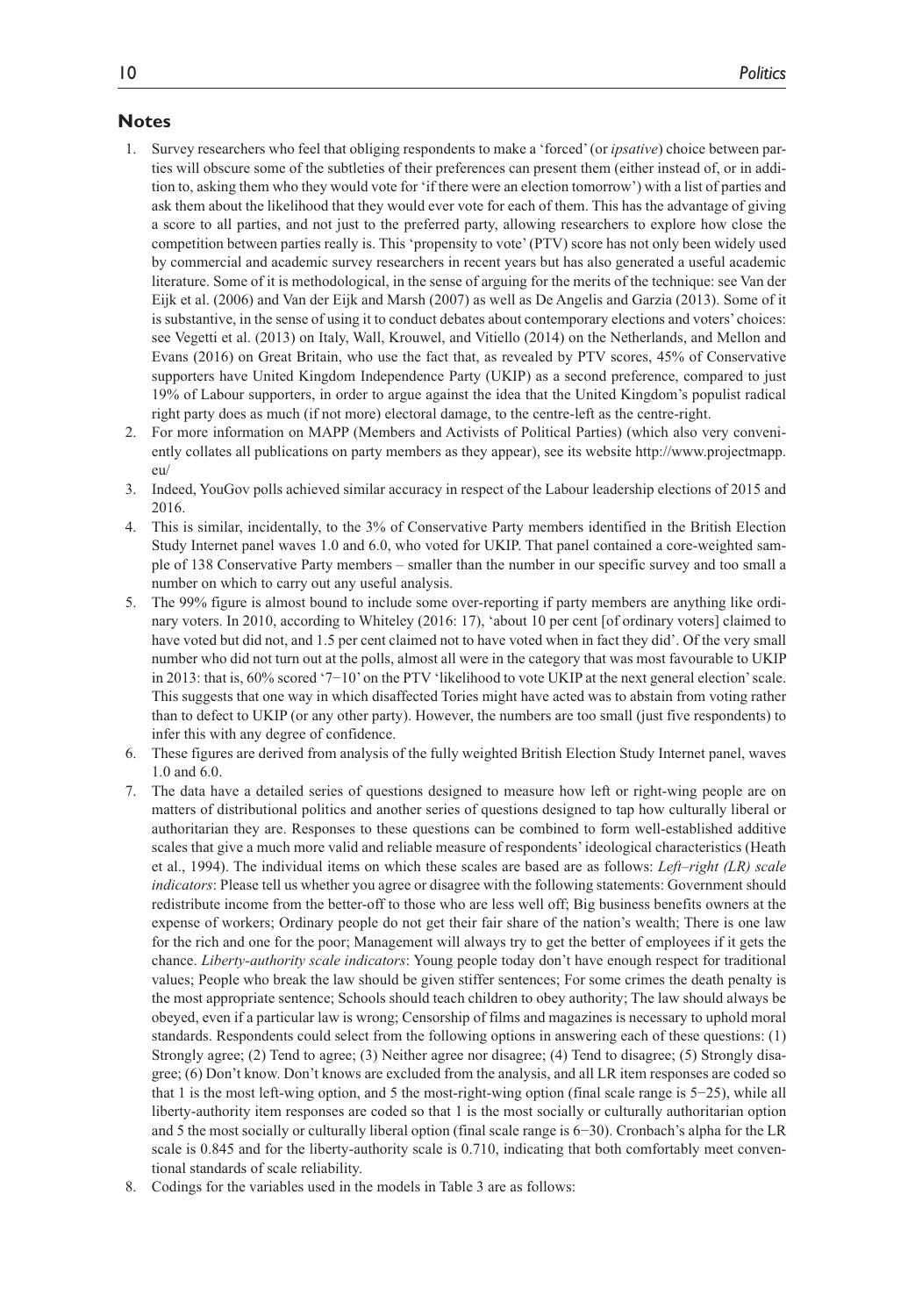Dependent variable: *Voted for UKIP/Conservatives*: 1=UKIP, 0=Conservatives.

Independent variables:

Demographic variables

 *Age*: Respondent's age in years.  *Social grade*: 1=AB, 2=C1, 3=C2, 4=DE. *Sex*:  $1 = male$ ,  $2 = female$ *Education*:  $0 =$ no formal qualifications;  $1 =$ sub-graduate qualifications;  $2 =$ graduate or higher.

Broad ideological predispositions

*LR scale*: Scale runs from 5 (left) to 25 (right)

 *Liberty-authority scale*: Scale runs from 6 (socially authoritarian) to 30 (socially liberal)

Current issue and leadership evaluations

*Cameron gap*: Perceived gap between Cameron and respondent on general LR scale (0=no LR distance, 10=maximum LR distance); a positive figure indicates Cameron is perceived as being more distant from the respondent, regardless of the direction of the distance.

*UKIP gap*: Perceived gap between UKIP and respondent on LR scale (0=no LR distance, 10=maximum LR distance); a positive figure indicates UKIP is perceived as being more distant from the respondent, regardless of the direction of the distance.

 *European Union (EU) referendum*: If there were a vote on Britain's membership of the EU today, how would you vote? 1 – Would vote to remain; 2 – Would vote to leave.

 *Immigration limits*: How far do you support government action to limit immigration from non-EU countries?  $1 -$  Strongly oppose limits to immigration;  $2 -$  Oppose;  $3 -$  Neither support nor oppose; 4 – Support; 5 – Strongly support limits to immigration.

 *Gay marriage support*: How far do you support the introduction of legislation allowing for gay marriage? 1 – Strongly oppose; 2 – Oppose; 3 – Neither support nor oppose; 4 – Support; 5 – Strongly support.

 *Respect members*: To what extent, if at all, do you think the Conservative party leadership respects ordinary party members?  $1 - Does not respect them at all; 2 - Does not respect them very much; 3$ – Neither respect them nor disrespect them;  $4$  – Respects them quite a lot;  $5$  – Respects them a lot.

- 9. When there is a small number of cases on the rarer of the two outcomes of the logistic model, there is no problem with the model itself. The problem is that maximum likelihood estimation might suffer from small-sample bias, which is dependent on the number of cases in the less frequent of the two categories. In our case, the small-sample bias is very small and no substantive differences exist between the standard binary logistic regression and the corrected logistic regression estimates. See Appendix 1 for standard binomial regression results.
- 10. One might of course argue that party members might try to hide from 'liberal' researchers that they actually voted UKIP. This potential bias, however, would affect vote declaration in the same way as it would their expression of PTV. Moreover, Internet surveys are arguably less vulnerable to this phenomenon than phone and especially face-to-face interviews.

#### **References**

Bale T (2016) *The Conservative Party: From Thatcher to Cameron*, 2nd edn. Cambridge: Polity Press.

- Bale T and Webb P (2016) Not as bad as we feared or even worse than we imagined? Assessing and explaining conservative party members' views on coalition. *Political Studies* 64(1): 123–142.
- Childs S and Webb P (2012) *Sex, Gender and the Conservative Party: From Iron Lady to Kitten Heels*. Basingstoke: Palgrave Macmillan.
- Clarke HD, Kellner P, Stewart M, Twyman J and Whitely P (2016) *Austerity and Political Choice in Britain*. London: Palgrave Macmillan.

Cowley P and Kavanagh D (2015) *The British General Election of 2015*. London: Palgrave Macmillan.

- Cutler F (2002) The simplest shortcut of all: Sociodemographic characteristics and electoral choice. *Journal of Politics* 64(2): 466–490.
- De Angelis A and Garzia D (2013) Individual level dynamics of PTV change across the electoral cycle. *Electoral Studies* 32(4): 900–904.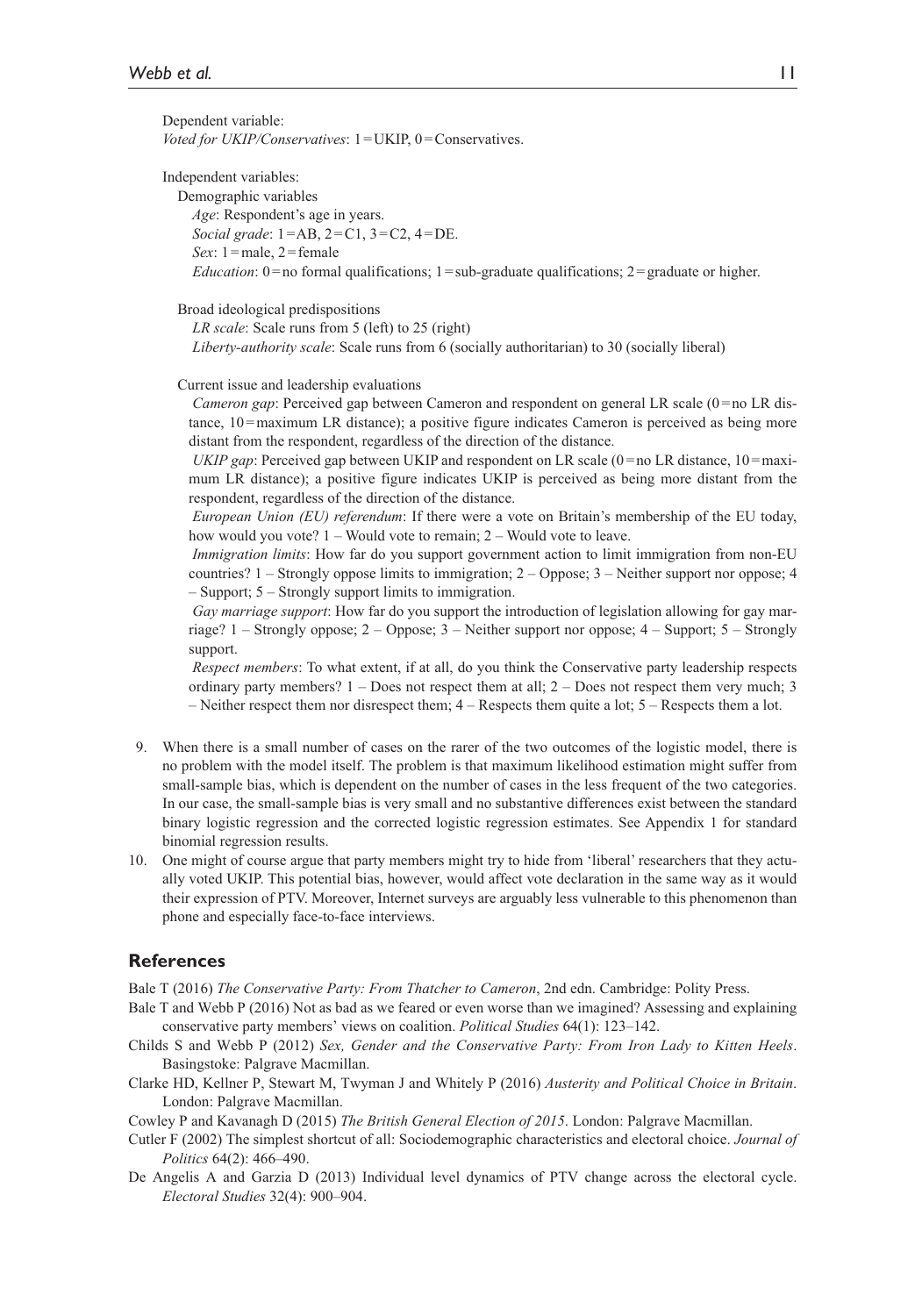- Ford R and Goodwin M (2014) *Revolt on the Right: Explaining Support for the Radical Right in Britain*. Abingdon: Routledge.
- Geddes A and Tonge J (eds) (2015) *Britain Votes 2015*. Oxford: Oxford University Press.
- Hayton R (ed.) (2015) Conservative party modernisation from opposition to government. *British Politics* 10(2): 113–266.
- Heath A, Evans G and Martin J (1994) 'The measurement of core beliefs and values: The development of balanced socialist/laissez faire and libertarian/authoritarian scales'. *British Journal of Political Science* 24: 115–158.
- King G and Zeng L (2001) Logistic regression in rare events data. *Political Analysis* 9(2): 137–163.
- Mellon J and Evans G (2016) Class, electoral geography and the future of UKIP: Labour's secret weapon? *Parliamentary Affairs* 69(2): 492–498.
- Peele G and Francis J (eds) (2016) *David Cameron and Conservative Renewal: The Limits of Modernisation?* Manchester: Manchester University Press.
- Sanders D, Clarke H, Stewart M and Whiteley P (2007) 'Does mode matter for modelling political choice? Evidence from the 2005 British Election Study'. *Political Analysis* 15: 257–285.
- Scarrow S (1996) *Parties and Their Members: Organizing for Victory in Britain and Germany*. Oxford: Clarendon Press.
- Seldon A and Snowdon P (2016) *Cameron at 10: The Verdict*. London: William Collins.
- Van der Eijk C and Marsh M (2007) Don't expect me to vote for you just because I like you, even if you do make me feel warm inside: A comparison of the validity of non-ipsative measures of party support. *Paper presented at the APSA meeting*, *Chicago, IL*, 29 August–1 September.
- Van der Eijk C, Van der Brug W, Kroh M and Franklin M (2006) Rethinking the dependent variable in voting behaviour: On the measurement and analysis of electoral utilities. *Electoral Studies* 25(3): 424–447.
- Van Haute E and Gauja A (eds) (2017) *Party Members and Activists*. Abingdon: Routledge.
- Vegetti F, Poletti M and Segatti P (2013) When responsibility is blurred: Italian national elections in times of economic crisis, technocratic government, and ever-growing populism. *Rivista italiana di scienza politica* 43(3): 329–352.
- Wall M, Krouwel A and Vitiello T (2014) Do voters follow the recommendations of voter advice application websites? A study of the effects of kieskompas.nl on its users' vote choices in the 2010 Dutch legislative elections. *Party Politics* 20(3): 416–428.
- Webb P and Bale T (2014) Why do Tories defect to UKIP? Conservative party members and the temptations of the radical populist right. *Political Studies* 62(4): 961–970.
- Webb P and Childs S (2012) 'Gender politics and conservatism: The view from the Conservative Party grassroots'. *Government and Opposition* 47: 21–48.
- Webb P, Poletti M and Bale T (forthcoming) So who really does the donkey work in 'multi-speed membership parties'? Comparing the election campaign activity of party members and party supporters.

Whiteley P (2016) Why do voters lie to the pollsters? *Political Insight* 7(1): 16–19.

Whiteley P, Seyd P and Richardson J (1994) *True Blues: The Politics of Conservative Party Membership*. Oxford: Oxford University Press.

#### **Author biographies**

Paul Webb is Professor of Politics at the University of Sussex and the co-editor of *Party Politics*. He can be contacted at [p.webb@sussex.ac.uk](mailto:p.webb@sussex.ac.uk) and tweets as @PaulDWebb1.

Tim Bale is Professor of Politics at Queen Mary University of London and, with Paul Webb, runs an ESRC project on party members in the 21st century. He can be contacted at [t.bale@qmul.ac.uk](mailto:t.bale@qmul.ac.uk) and tweets as @ProfTimBale.

Monica Poletti is a postdoc researcher at Queen Mary University of London and works on the ESRC project on party members in the 21st century. She can be contacted at [m.poletti@qmul.ac.uk](mailto:m.poletti@qmul.ac.uk) and tweets as @ESRCPtyMembers.